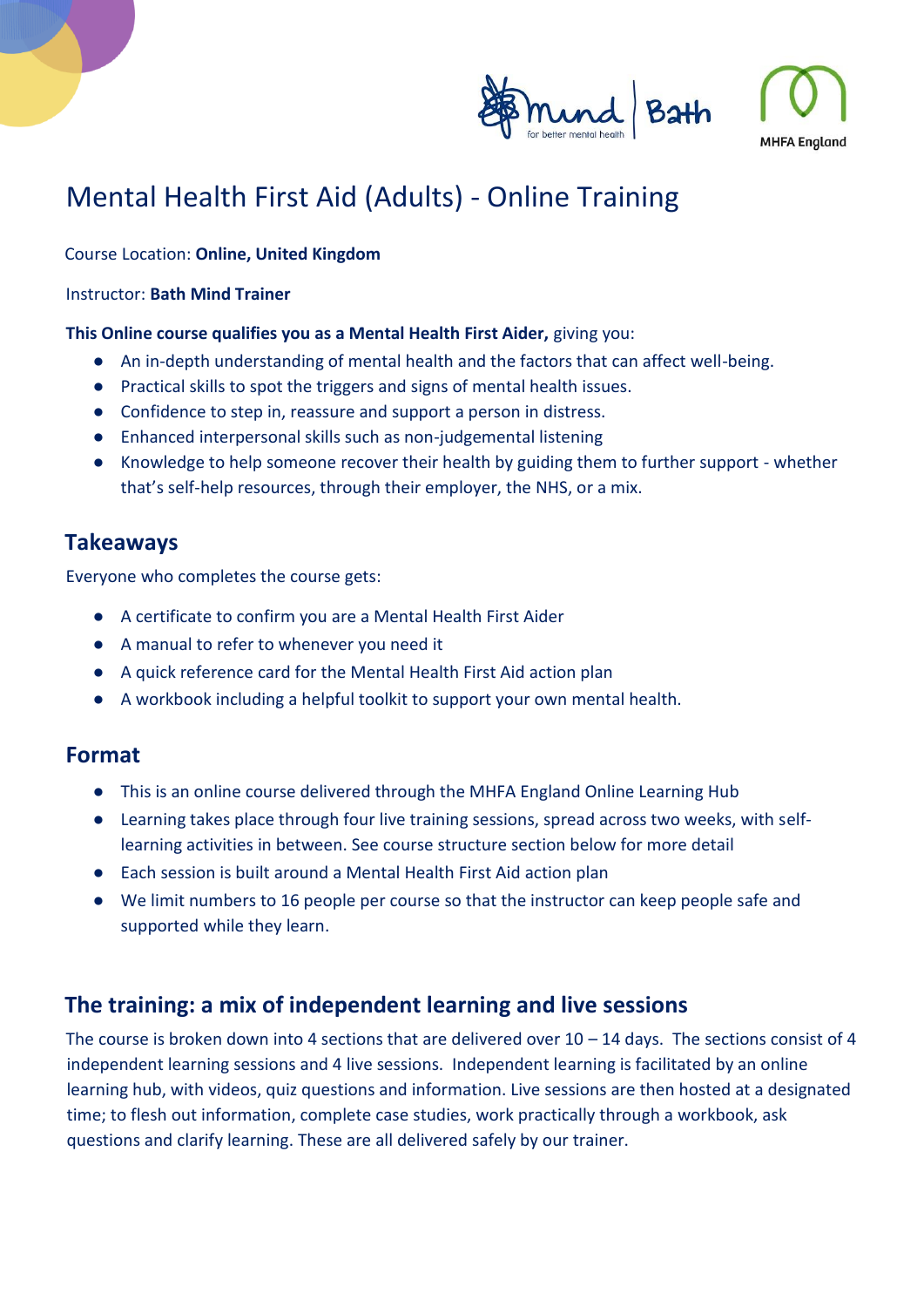

#### **Session 1:**

- Independent learning requirement: 1 hour
- Live session: 3 hours

#### **Session 2**:

- Independent learning requirement: 2 hrs
- Live session: 3 hours

#### **Session 3:**

- Independent learning requirement: 2 hrs
- Live session: 3 hours

#### **Session 4**:

- Independent learning requirement: 2 hrs
- Live session: 3 hours

## **Accessibility**

We strive to create courses and resources that everyone can access. When you book onto a course please let us know 'Accessibility requirements' and tell us what you need to access the course venue and materials.

This course is currently only available online.

## **Public Courses**

We run courses which are open for individuals to sign up to, on a regular basis - contact us or check our website for upcoming courses.

**Cost:** We value this course at **£300 per person plus a £4 delivery charge**. Costs may vary depending on circumstances, and we endeavour to make the training accessible and affordable to all who are committed to becoming an active Mental Health First Aider. Ask us about discounts available if required.

## **In-House Courses**

We run courses for groups of up to 16 colleagues within your organisation. This allows your organisation to create a cohort of Mental Health First Aiders who can go on to support each other within the workplace, and work together to create an active support network for employees. For public-facing employees, it allows them to have skills to support customers or members of the public with confidence and competence.

#### **Costs:**

- ❖ 8-10 participants: £2450
- ❖ 11-13 participants: £3050
- ❖ 14-16 participants: £3450